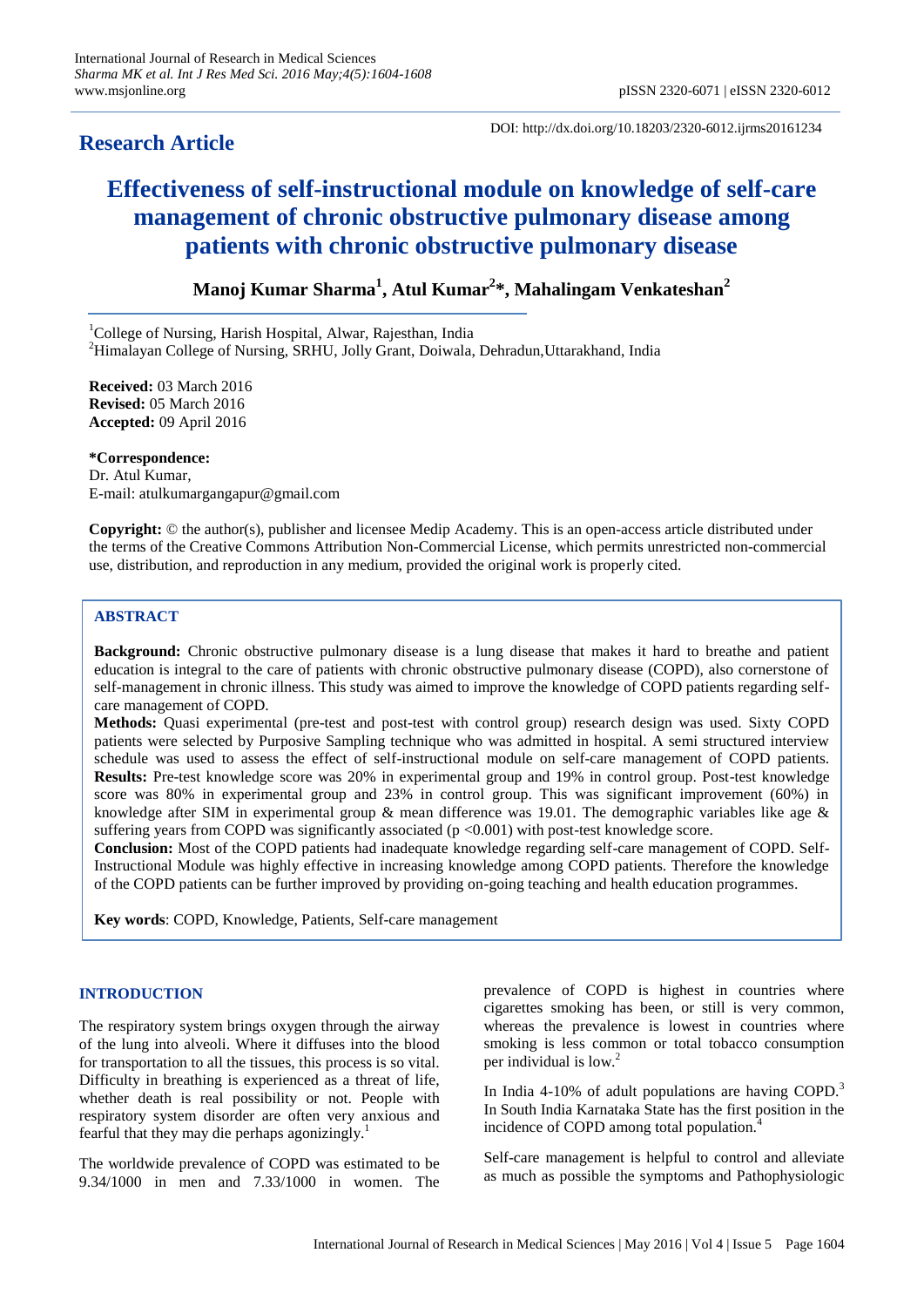complication of respiratory impairment and teach the patient how to achieve optional capability for carrying out activities of daily life.

The self-care management includes pulmonary rehabilitation, activity and exercise, diet, smoking cessation, infection control, personal hygiene and maintain normal sleeping pattern.<sup>5</sup>

Objectives of the study was to assess the knowledge of COPD patient regarding self-care management; To compare the level of knowledge of COPD patients regarding self-care management before and after selfinstructional module in control and experimental group; To study the association between knowledge score regarding self-care management of COPD among patients with COPD with their selected demographic variables.

#### *Hypotheses*

*H1*: There will be significant difference between pre and post test knowledge score of COPD patients regarding self-care management.

*H2:* There will be significant association between the post-test score of knowledge and selected demographic variables.

#### **METHODS**

A quasi experimental research approach with experimental design was applied to explain the effect of independent variable on the dependent variable. Sixty COPD patients was selected by Purposive Sampling technique who was admitted to selected hospitals in southern state of India.

A semi structured interview schedule tools was used to assess the effect of self-instructional module on self-care management of COPD patients. Ethical permission was taken from the ethical committee and informed consent was obtained from the study participants.

#### **RESULTS**

### **Table 1: Frequency and percentagewise distribution of study participants according to their demographic variables.**

| <b>Demographic Variables</b><br><b>Groups</b> |                     |                   |               |                 | <b>Significance</b> |                       |
|-----------------------------------------------|---------------------|-------------------|---------------|-----------------|---------------------|-----------------------|
|                                               |                     | <b>Experiment</b> |               | <b>Control</b>  |                     |                       |
|                                               |                     | f                 | $\frac{0}{0}$ | f               | $\frac{0}{0}$       |                       |
| Age(in yrs)                                   | $41 - 50$           | 11                | 36.7%         | 7               | 23.3%               | $\chi$ 2=1.27         |
|                                               | 51-60               | 19                | 63.3%         | 23              | 76.7%               | $P=0.26$              |
| <b>Sex</b>                                    | Male                | 23                | 76.7%         | 20              | 66.7%               | $\chi$ 2=0.74         |
|                                               | Female              | $\tau$            | 23.3%         | 10              | 33.3%               | $P=0.39$              |
| Marital status                                | Married             | 28                | 93.3%         | 29              | 96.7%               | $\chi$ 2=0.35         |
|                                               | Widow               | 2                 | 6.7%          | $\mathbf{1}$    | 3.3%                | $P=0.55$              |
| Education                                     | Primary             | 23                | 76.7%         | 22              | 73.3%               | $\chi$ 2=0.89         |
|                                               | Secondary           | 7                 | 23.3%         | 8               | 26.7%               | $P=0.77$              |
| Occupation                                    | Unemployed          | $\overline{4}$    | 13.3%         | $\overline{2}$  | 6.7%                | $\chi$ 2=0.85         |
|                                               | Self employed       | 16                | 53.3%         | 16              | 53.3%               | $P=0.65$              |
|                                               | Private employee    | 10                | 33.3%         | 12              | 40.0%               |                       |
| Income                                        | $<$ Rs.1000         | 14                | 46.7%         | 8               | 26.7%               | $\chi$ 2=2.94         |
|                                               | Rs.1001-2000        | 11                | 36.7%         | 13              | 43.3%               | $P=0.23$              |
|                                               | Rs.2001-3000        | 5                 | 16.7%         | 9               | 30.0%               |                       |
| Religion                                      | Hindu               | 25                | 83.3%         | 25              | 83.3%               | $\chi$ 2=0.40         |
|                                               | Muslim              | 2                 | 6.7%          | 3               | 10.0%               | $P=0.82$              |
|                                               | Christian           | $\overline{3}$    | 10.0%         | $\overline{c}$  | 6.7%                |                       |
| Residence                                     | Urban               | 16                | 53.3%         | 11              | 36.7%               | $\chi$ 2=1.68         |
|                                               | Rural               | 14                | 46.7%         | 19              | 63.3%               | $P=0.19$              |
| Diet                                          | Vegetarian          | 8                 | 26.7%         | 9               | 30.0%               | $\chi$ 2=0.08; P=0.77 |
|                                               | Mixed               | 22                | 73.3%         | 21              | 70.0%               |                       |
| <b>Information Source</b> Family members      |                     | $\overline{2}$    | 6.7%          | 3               | 10.0%               | $\chi$ 2=0.48; P=0.79 |
|                                               | Neighbours          | $\overline{2}$    | 6.7%          | 3               | 10.0%               |                       |
|                                               | Health personnel    | 26                | 86.7%         | 24              | 80.0%               |                       |
| Suffering years                               | $1-5$ yrs           | 27                | 90.0%         | 26              | 86.7%               | $\chi$ 2=0.16         |
|                                               | 5-10 yrs            | 3                 | 10.0%         | $\overline{4}$  | 13.3%               | $P=0.69$              |
| Hospitalization                               | Yes                 | 30                | 100.0%        | 30              | 100.0%              | $\chi$ 2=0.00         |
|                                               | N <sub>o</sub>      | $\overline{0}$    | 0.0%          | 0               | 0.0%                | $P=1.00$              |
| Reasons                                       | <b>COPD</b>         | 17                | 56.7%         | 16              | 53.3%               | $\chi$ 2=0.07         |
|                                               | Associated symptoms | 13                | 43.3%         | 14              | 46.7%               | $P=0.79$              |
| Duration of stay                              | $<$ 7 days          | 21                | 70.0%         | $\overline{25}$ | 83.3%               | $\chi$ 2=1.49         |
|                                               | 7 - 10 days         | 9                 | 30.0%         | 5               | 16.7%               | $P = 0.22$            |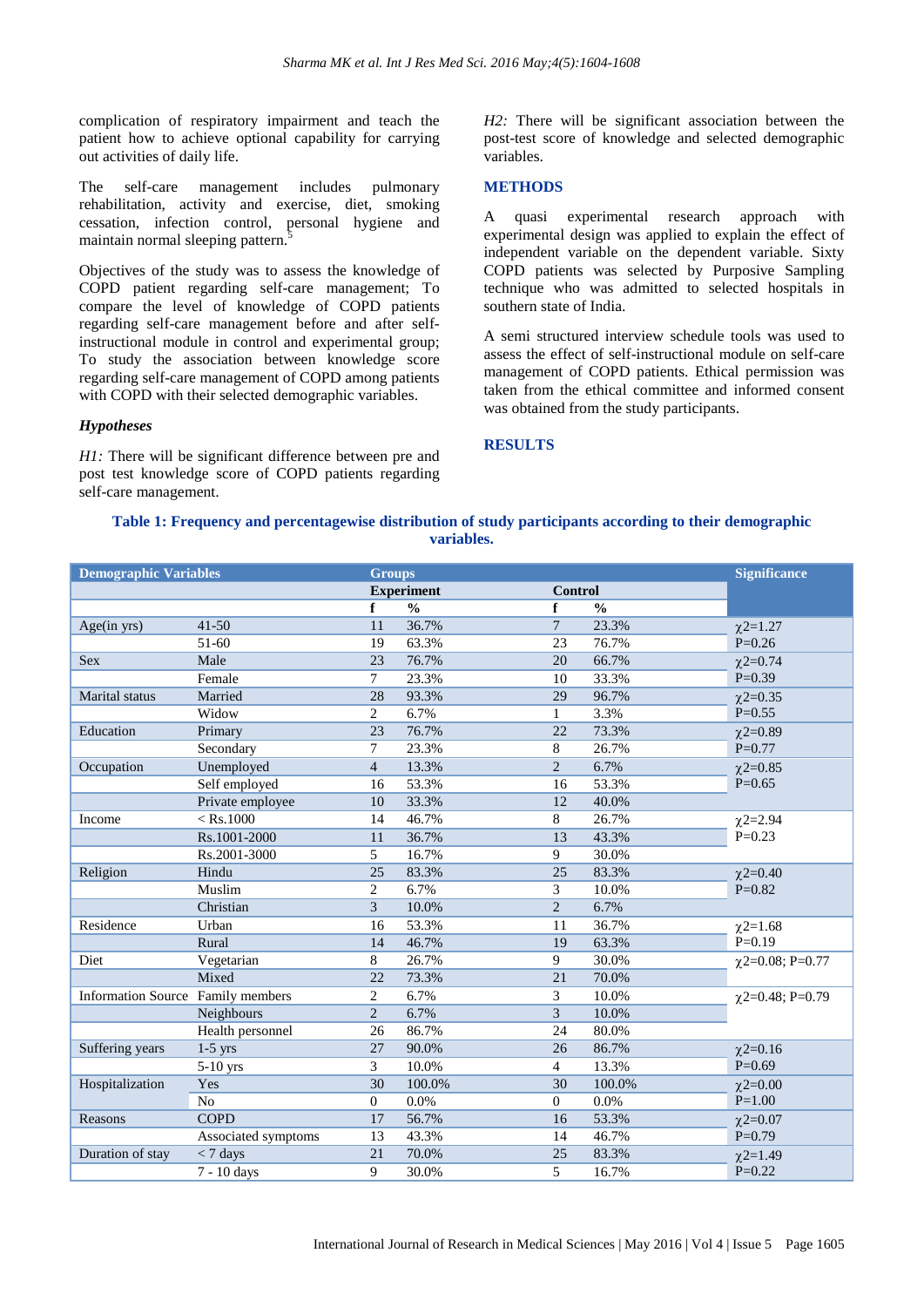| <b>Domains</b>               | No. of items | <b>Min-Max Score</b> | $Mean \pm SD$   | Mean percentage |
|------------------------------|--------------|----------------------|-----------------|-----------------|
| Anatomy and Physiology       |              | $($ )-4              | $1.30 \pm 0.60$ | 32.5%           |
| Disease aspects of COPD      |              | $0 - 3$              | $1.00 \pm 0.59$ | 33.3%           |
| Self care management of COPD | 25           | $0-25$               | $4.17\pm1.15$   | 16.7%           |
| <b>OVER ALL</b>              | 32           | $0 - 14$             | $6.47 \pm 1.28$ | 20.2%           |

### **Table: 2 Domain wise pre-test knowledge score of the experimental group**.

## **Table 3: Domain wise pre-test knowledge score of the control group.**

| <b>Knowledge aspects on</b>  | <b>No. Of questions</b> | <b>Min-Max Score</b> | $Mean \pm SD$   | % Of knowledge |
|------------------------------|-------------------------|----------------------|-----------------|----------------|
| Anatomy and Physiology       |                         | $($ )-4              | $1.57 \pm 0.50$ | 39.2%          |
| Disease aspects of COPD      |                         | 0-3                  | $0.93 \pm 0.52$ | 31.0%          |
| Self-care management of COPD | 25                      | $0 - 25$             | $3.63 \pm 1.10$ | 14.5%          |
| Overall                      | 32                      | $0 - 14$             | $6.13 + 1.25$   | 19.2%          |

Table 1 illustrates that majority of patients 19(63.3%) in experimental group  $\& 23$  (76.7%) in control group was 51-60 year age, 23 (76.7%) in experimental group & 20 (66.7%) in control group were male, marital status reveals that 28(93.3%) married in experimental group whereas 29 (96.7%)in control group, regarding education 23 (76.7%) had primary educated  $\&$  7 (23.3%) patients having secondary education in experimental group, in control group 22 (73.3%) primary educated  $& 8$  (26.7%) secondary educated. 13.3% were unemployed in experimental group & 6.7% in control group, 53.3% selfemployed in experimental group & 33.3% in private job.

The sample distribution inferential statistics shows both experimental and control groups were homogeneous in demographic variables at the level of significance p  $< 0.05$ .

The table 2 shows the pre test knowledge in experimental group, before administration of self-instructional module knowledge score of the COPD patients was 20.2% and Mean  $\pm$  SD was 6.47  $\pm$ 1.28.

The table 3 shows the pre test knowledge in control group, before administration of self -instructional module knowledge score of the COPD patients was 19.2% and Mean  $\pm$  SD was 6.13  $\pm$ 1.25.

The table 4 shows that in posttest knowledge score in experimental group, after administration of selfinstructional module, the mean percentage is 80% and Mean $\pm$  SD 25.57 $\pm$ 1.28. It shows that there is significant difference of knowledge in experimental group.

Table 5 shows the post test knowledge score in control group, mean percentage 23% and Mean±SD was 7.4  $\pm$ 3.53. It shows that there was no significant difference of knowledge in control group.

Table 6 shows the obtained mean score percentage in the experimental group was 59.3% and in control group was 3.96%. The calculated t value was  $41.13$ , p <0.001.It shows there is the significant increase in the knowledge score after the administration of self-instructional module in the experimental group than the control.

#### **Table 4: Effectiveness of structured teaching program among COPD patients in experimental group.**

| <b>Domains</b>               | <b>No. Of questions</b> | $\mathbf{Min}\text{-}\mathbf{Max}$ Score Mean $\pm$ SD |                  | Mean percentage |
|------------------------------|-------------------------|--------------------------------------------------------|------------------|-----------------|
| Anatomy and Physiology       | 4                       | $_{0-4}$                                               | $3.30 \pm 0.60$  | 82.5%           |
| Disease aspects of COPD      |                         | $0 - 3$                                                | $2.57 \pm 0.50$  | 85.7%           |
| Self-care management of COPD | 25                      | $0-25$                                                 | $19.70 \pm 1.29$ | 78.8%           |
| Overall                      |                         | $0 - 14$                                               | $25.57 \pm 1.28$ | 79.9%           |

#### **Table 5: Post-test knowledge score among patients in control group.**

| <b>Domains</b>               | <b>No. of questions</b> Min-Max Score |          | $Mean \pm SD$   | Mean percentage |
|------------------------------|---------------------------------------|----------|-----------------|-----------------|
| Anatomy and Physiology       |                                       | $($ )-4  | $1.80+0.71$     | 45.0%           |
| Disease aspects of COPD      |                                       | $0 - 3$  | $1.10+0.71$     | 36.7%           |
| Self care management of COPD | 25                                    | $0 - 25$ | $4.50 \pm 2.80$ | 18.0%           |
| <b>OVERALL</b>               | 32                                    | $0-14$   | $7.40 \pm 3.53$ | 23.1%           |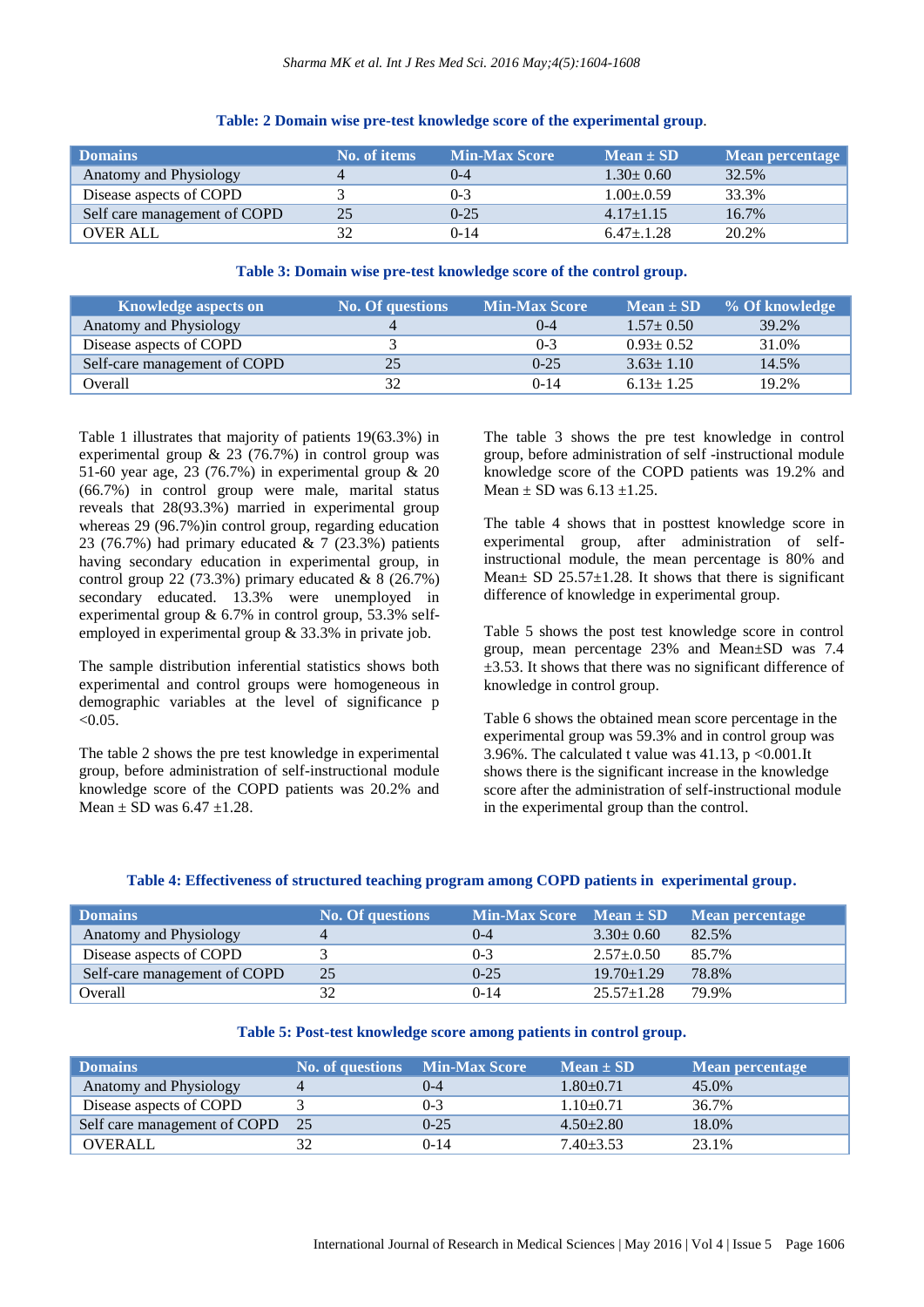## **Table 6: The mean difference in the level of knowledge between the experimental and control group.**

| Group              | Difference in mean |      |            | <b>Student independent</b> |  |
|--------------------|--------------------|------|------------|----------------------------|--|
|                    | Mean               |      | Percentage | T test value               |  |
| Experimental Group | 19.1               | .47  | 59.3%      | $t = 41.13$ ; $p < 0.001$  |  |
| Control Group      |                    | 3.78 | 3.96%      | Significant                |  |

## **Table 7: Association of the knowledge score among COPD patients with their demographic variables in experimental group N=30.**

| <b>Demographic variables</b> |                        | <b>Level of knowledge</b> |                          |                    |                          | <b>Significance</b>                         |
|------------------------------|------------------------|---------------------------|--------------------------|--------------------|--------------------------|---------------------------------------------|
|                              |                        | <b>Moderate</b>           |                          |                    | <b>Adequate</b>          |                                             |
|                              |                        | $\overline{\mathbf{N}}$   | $\overline{\frac{0}{0}}$ | $\overline{\bf N}$ | $\overline{\frac{0}{0}}$ |                                             |
| Age                          | $41 - 50$              | $\overline{3}$            | 27.2%                    | 8                  | 72.8%                    | $\alpha^2$ =5.76; P=0.02                    |
| (years)                      | $51-60$                | $\mathbf{0}$              | 0.0%                     | 19                 | 100%                     | Significant                                 |
|                              | Male                   | $\overline{2}$            | 17.4%                    | $\overline{21}$    | 82.6%                    | $\alpha^2 = 0.19$ ; P=0.66                  |
| <b>Sex</b>                   | Female                 | $\mathbf{1}$              | 14.3%                    | 6                  | 85.7%                    | Not significant                             |
|                              | Married                | $\overline{2}$            | 7.4%                     | 25                 | 92.8%                    | $\alpha^2 = 2.02$ ; P=0.15                  |
| Marital status               | Widow                  | $\mathbf{1}$              | 33.3%                    | $\overline{2}$     | 66.7%                    | Not significant                             |
| Education                    | Primary                | $\overline{3}$            | 13.0%                    | 20                 | 87.0%                    | $\alpha^2$ =1.01; P=0.33                    |
|                              | Secondary              | $\overline{0}$            | 0.0%                     | $\tau$             | 100.0%                   | Not significant                             |
|                              | Unemployed             | $\overline{c}$            | 50.0%                    | $\overline{2}$     | 50.0%                    |                                             |
| Occupation                   | Self<br>employed       | 1                         | 6.3%                     | 15                 | 93.7%                    | $\alpha^2$ =1.25; P=0.53<br>Not significant |
|                              | Private<br>employee    | $\boldsymbol{0}$          | 0.0%                     | 10                 | 100.0%                   |                                             |
|                              | $<$ Rs.1000            | $\overline{2}$            | 14.2%                    | 12                 | 86.8%                    |                                             |
| Income                       | Rs.1001-2000           | $\mathbf{1}$              | 9.1%                     | 10                 | 81.9%                    | $\alpha^2$ =0.85; P=0.65                    |
|                              | Rs.2001-3000           | $\boldsymbol{0}$          | 0.0%                     | 5                  | 100.0%                   | Not significant                             |
|                              | Hindu                  | $\overline{2}$            | 8.0                      | 23                 | 92.0%                    |                                             |
| Religion                     | Muslim                 | $\boldsymbol{0}$          | 0.0%                     | $\overline{c}$     | 100.0%                   | $\alpha^2$ =2,25; P=0.32                    |
|                              | Christian              | $\mathbf{1}$              | 33.3%                    | $\overline{2}$     | 66.7%                    | Not significant                             |
|                              | Urban                  | $\overline{2}$            | 12.5%                    | 14                 | 87.5%                    | $\alpha^2 = 0.24$ ; P=0.62                  |
| Residence                    | Rural                  | $\overline{1}$            | 7.1%                     | $\overline{13}$    | 92.9%                    | Not significant                             |
|                              | Vegetarian             | $\overline{c}$            | 25.0%                    | 6                  | 75.0%                    | $\alpha^2 = 0.93; P = 0.33$                 |
| Diet                         | Mixed                  | $\mathbf{1}$              | 4.5%                     | 21                 | 95.5%                    | Not significant                             |
|                              | Family<br>members      | $\Omega$                  | 0.0%                     | $\overline{2}$     | 10.0%                    | $\alpha^2$ =0.51; P=0.77                    |
| <b>Information Source</b>    | Neighbours             | $\overline{0}$            | 0.0%                     | $\overline{2}$     | 10.0%                    | Not significant                             |
|                              | Health<br>personnel    | 3                         | 11.5%                    | 23                 | 88.5%                    |                                             |
|                              | $1-5$ yrs              | $\overline{2}$            | 66.6%                    | $\mathbf{1}$       | 33.3%                    | $\alpha^2 = 5.93; P = 0.01$                 |
| Suffering years              | $5-10$ yrs             | $\mathbf{1}$              | 3.7%                     | 26                 | 92.3%                    | Significant                                 |
| Hospitalization              | Yes                    | 3                         | 100.0%                   | 27                 | 100.0%                   | $\alpha^2 = 0.00; P = 1.00$                 |
|                              | $\overline{No}$        | $\boldsymbol{0}$          | 0.0%                     | $\boldsymbol{0}$   | 0.0%                     | Not significant                             |
| Reasons                      | <b>COPD</b>            | $\overline{2}$            | 11.1%                    | 16                 | 87.9%                    | $\alpha^2$ =0.06; P=0.81                    |
|                              | Associated<br>symptoms | $\mathbf{1}$              | 7.6%                     | 12                 | 92.4%                    | Not significant                             |
|                              | $<$ 7 days             | $\overline{2}$            | 9.5%                     | 19                 | 81.5%                    | $\alpha^2 = 0.28$ ; P=0.59                  |
| Duration of stay             | 7 - 10 days            | $\mathbf{1}$              | 11.1%                    | $8\,$              | 88.9%                    | Not significant                             |

Table 7 depicts the demographic variables like age; duration of disease is significantly associated with the post test knowledge score.

Other demographic variables like sex, marital status, education, occupation, income religion, diet, information